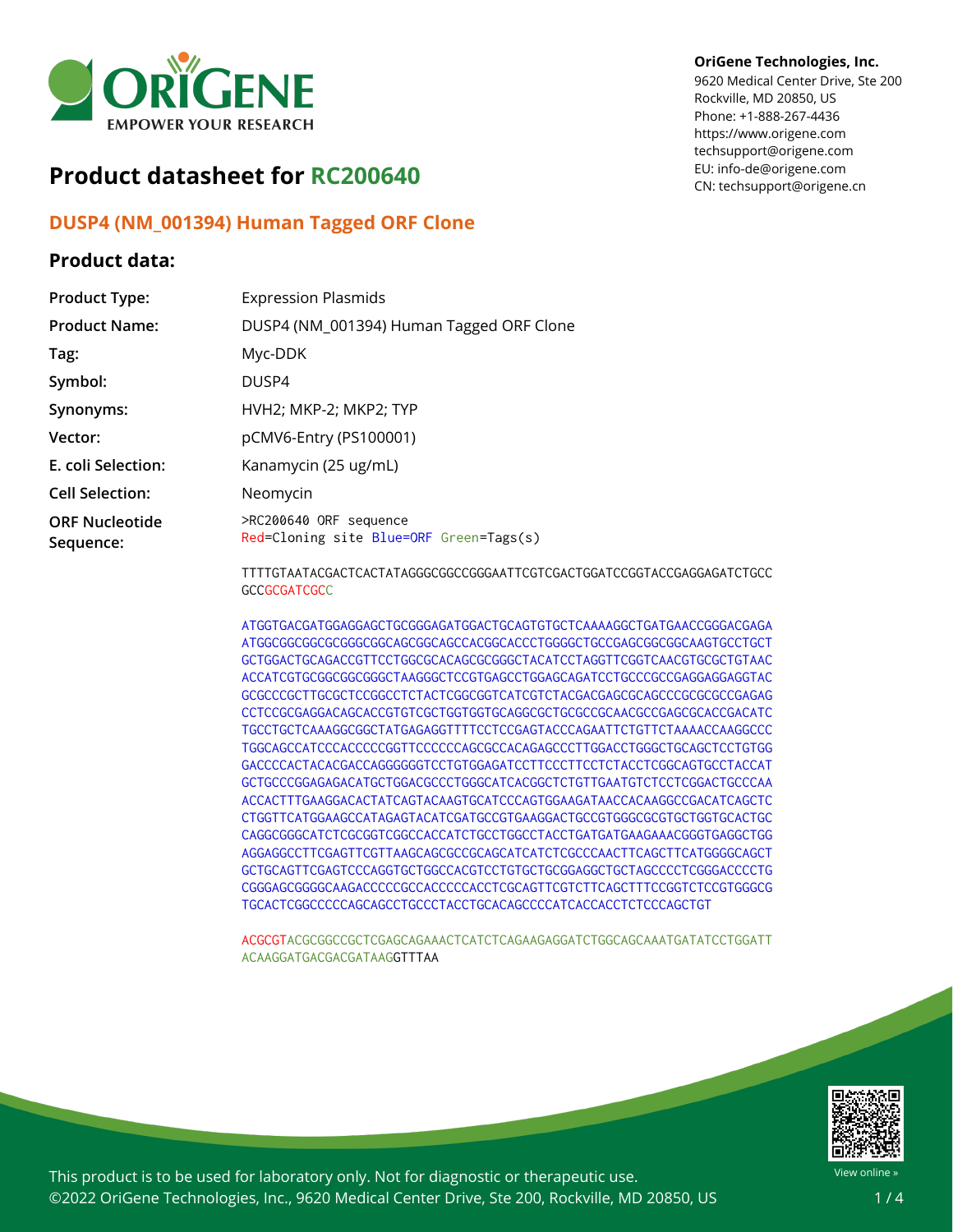

|  |  |                                   |  | <b>EcoR</b> V | Flag. Tag |  |  |  |  |  |  |  |  | Pme I | Fse I                                                                              |
|--|--|-----------------------------------|--|---------------|-----------|--|--|--|--|--|--|--|--|-------|------------------------------------------------------------------------------------|
|  |  |                                   |  |               |           |  |  |  |  |  |  |  |  |       | GAT CTG GCA GCA AAT GAT ATC CTG GAT TAC AAG GAT GAC GAC GAT AAG GTT TAA ACGGCCGGCC |
|  |  | DLA ANDIL <u>DYK</u> DDD K V stop |  |               |           |  |  |  |  |  |  |  |  |       |                                                                                    |

The last codon before the Stop codon of the ORF

#### **Plasmid Map:**



This product is to be used for laboratory only. Not for diagnostic or therapeutic use. ©2022 OriGene Technologies, Inc., 9620 Medical Center Drive, Ste 200, Rockville, MD 20850, US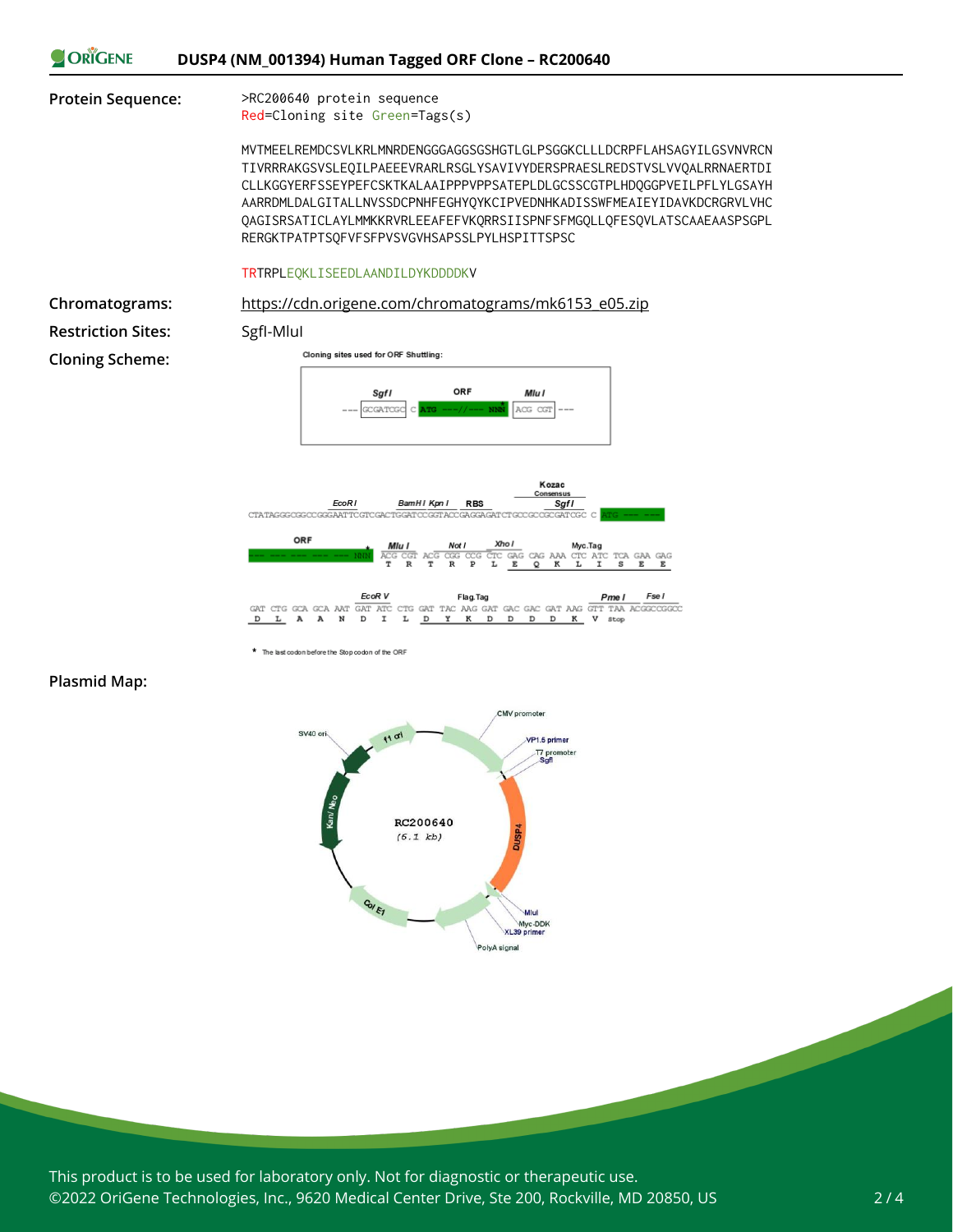| ORIGENE                       | DUSP4 (NM_001394) Human Tagged ORF Clone - RC200640                                                                                                                                                                                                                                                                                                                                                                                                                                                                                         |  |  |  |  |  |  |  |
|-------------------------------|---------------------------------------------------------------------------------------------------------------------------------------------------------------------------------------------------------------------------------------------------------------------------------------------------------------------------------------------------------------------------------------------------------------------------------------------------------------------------------------------------------------------------------------------|--|--|--|--|--|--|--|
| ACCN:                         | NM_001394                                                                                                                                                                                                                                                                                                                                                                                                                                                                                                                                   |  |  |  |  |  |  |  |
| <b>ORF Size:</b>              | 1182 bp                                                                                                                                                                                                                                                                                                                                                                                                                                                                                                                                     |  |  |  |  |  |  |  |
| <b>OTI Disclaimer:</b>        | Due to the inherent nature of this plasmid, standard methods to replicate additional amounts<br>of DNA in E. coli are highly likely to result in mutations and/or rearrangements. Therefore,<br>OriGene does not guarantee the capability to replicate this plasmid DNA. Additional amounts<br>of DNA can be purchased from OriGene with batch-specific, full-sequence verification at a<br>reduced cost. Please contact our customer care team at custsupport@origene.com or by<br>calling 301.340.3188 option 3 for pricing and delivery. |  |  |  |  |  |  |  |
|                               | The molecular sequence of this clone aligns with the gene accession number as a point of<br>reference only. However, individual transcript sequences of the same gene can differ through<br>naturally occurring variations (e.g. polymorphisms), each with its own valid existence. This<br>clone is substantially in agreement with the reference, but a complete review of all prevailing<br>variants is recommended prior to use. More info                                                                                              |  |  |  |  |  |  |  |
| <b>OTI Annotation:</b>        | This clone was engineered to express the complete ORF with an expression tag. Expression<br>varies depending on the nature of the gene.                                                                                                                                                                                                                                                                                                                                                                                                     |  |  |  |  |  |  |  |
| Components:                   | The ORF clone is ion-exchange column purified and shipped in a 2D barcoded Matrix tube<br>containing 10ug of transfection-ready, dried plasmid DNA (reconstitute with 100 ul of water).                                                                                                                                                                                                                                                                                                                                                     |  |  |  |  |  |  |  |
| <b>Reconstitution Method:</b> | 1. Centrifuge at 5,000xg for 5min.<br>2. Carefully open the tube and add 100ul of sterile water to dissolve the DNA.<br>3. Close the tube and incubate for 10 minutes at room temperature.<br>4. Briefly vortex the tube and then do a quick spin (less than 5000xg) to concentrate the liquid<br>at the bottom.<br>5. Store the suspended plasmid at -20°C. The DNA is stable for at least one year from date of<br>shipping when stored at -20°C.                                                                                         |  |  |  |  |  |  |  |
| RefSeq:                       | NM 001394.4                                                                                                                                                                                                                                                                                                                                                                                                                                                                                                                                 |  |  |  |  |  |  |  |
| <b>RefSeq Size:</b>           | 5625 bp                                                                                                                                                                                                                                                                                                                                                                                                                                                                                                                                     |  |  |  |  |  |  |  |
| <b>RefSeq ORF:</b>            | 1185 bp                                                                                                                                                                                                                                                                                                                                                                                                                                                                                                                                     |  |  |  |  |  |  |  |
| Locus ID:                     | 1846                                                                                                                                                                                                                                                                                                                                                                                                                                                                                                                                        |  |  |  |  |  |  |  |
| UniProt ID:                   | Q13115                                                                                                                                                                                                                                                                                                                                                                                                                                                                                                                                      |  |  |  |  |  |  |  |
| <b>Cytogenetics:</b>          | 8p12                                                                                                                                                                                                                                                                                                                                                                                                                                                                                                                                        |  |  |  |  |  |  |  |
| Domains:                      | DSPc, RHOD, PTPc_motif                                                                                                                                                                                                                                                                                                                                                                                                                                                                                                                      |  |  |  |  |  |  |  |
| <b>Protein Families:</b>      | Phosphatase                                                                                                                                                                                                                                                                                                                                                                                                                                                                                                                                 |  |  |  |  |  |  |  |
| <b>Protein Pathways:</b>      | MAPK signaling pathway                                                                                                                                                                                                                                                                                                                                                                                                                                                                                                                      |  |  |  |  |  |  |  |
| MW:                           | 43 kDa                                                                                                                                                                                                                                                                                                                                                                                                                                                                                                                                      |  |  |  |  |  |  |  |
|                               |                                                                                                                                                                                                                                                                                                                                                                                                                                                                                                                                             |  |  |  |  |  |  |  |

This product is to be used for laboratory only. Not for diagnostic or therapeutic use. ©2022 OriGene Technologies, Inc., 9620 Medical Center Drive, Ste 200, Rockville, MD 20850, US